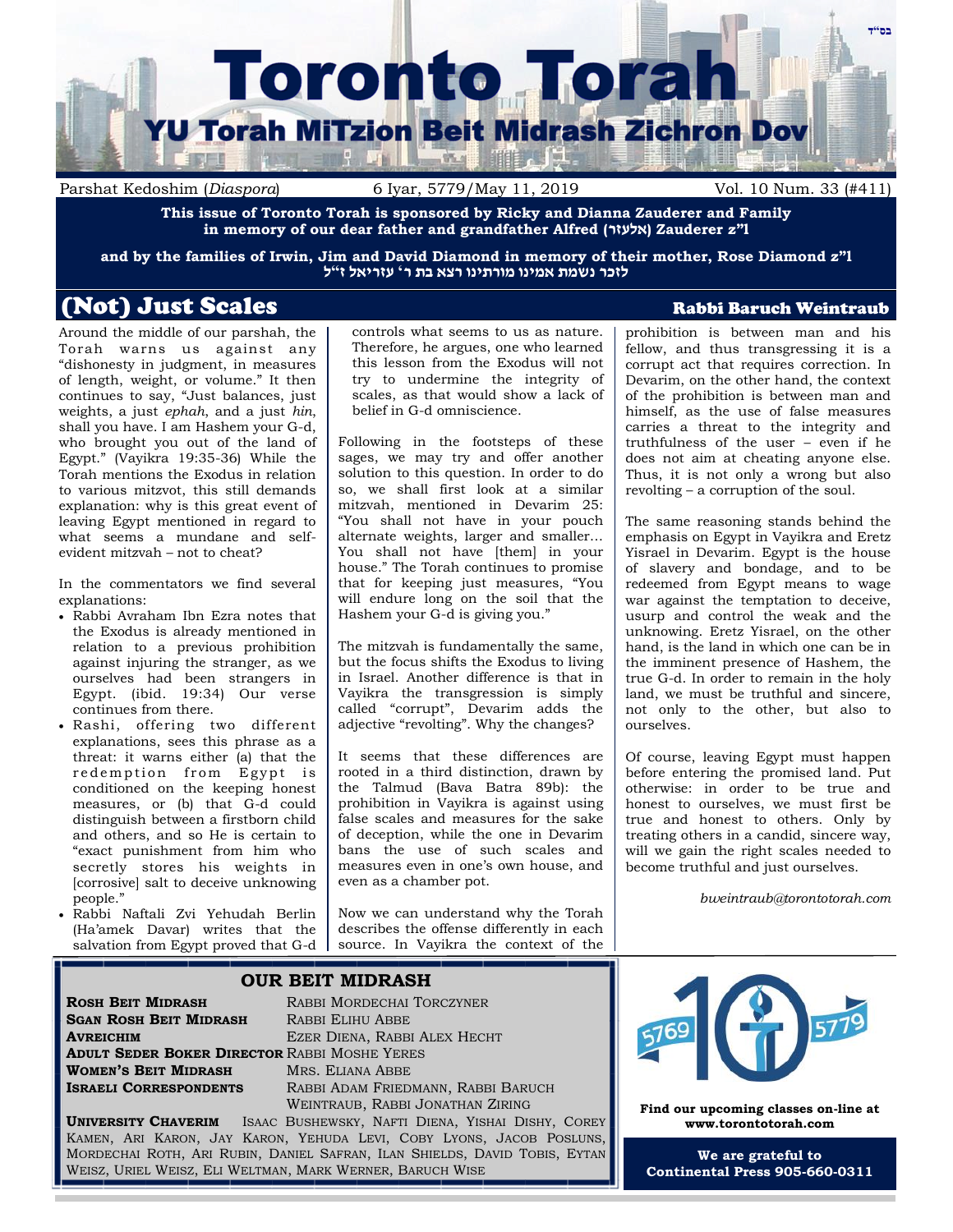## Jo*urney Through Tanach*: Shoftim, Chapter 7 Rabbi Alex Hecht

#### **Summary**

The seventh chapter of Shoftim describes the miraculous victory of Gideon's army of 300 Israelites over 135,000 Midianites. G-d commanded Gideon to reduce the size of Israel's army from its original 32,000 members, "lest Israel aggrandize itself over Me, saying, 'My own strength has saved me.'" (Shoftim 7:2, Artscroll translation) After sending away 22,000 soldiers who feared fighting, G-d insisted that Israel's army was still too large. He commanded Gideon to once again separate the worthy from the unworthy: "Everyone who laps from the water with his tongue as a dog laps, stand him apart, and [so, too], everyone who kneels on his knees to drink." (7:5) Rashi suggests that "everyone who kneels" refers to those who were accustomed to kneel before idols.

G-d assured Gideon that the Israelite army, now consisting of just 300 men, would be victorious. He arranged for Gideon to overhear a Midianite soldier describing a dream, in which he had seen barley bread rolling destructively through the Midianite camp. The soldier interpreted the bread as a reference to Gideon. This sign instilled within Gideon and his small army the confidence to attack Midian, despite being outnumbered 450 to 1. The Israelites struck a strong blow to Midian, capturing and killing two of their leaders, Orev and Ze'ev.

#### **Insight**

A midrash notes the significance of the image of barley bread [*tzlil*] that Gideon was shown to give him confidence of Israel's impending victory: "What is '*tzlil* barley bread?' The Rabbis say: Because that generation was cleared [*tzalal*] of righteous people. And in what merit were they saved? In the merit of barley bread. And what is this? This is the mitzvah of *Omer* [which was brought of barley]." (Vayikra Rabbah 28:6, Artscroll translation) This midrash notes other periods in Jewish history when the mitzvah of bringing the *omer*  served as a source of merit.

Why was the Jews' observance of bringing the *omer* considered so significant that it offset the severe spiritual decline of the majority of the nation? Rabbi Eliyahu Dessler writes that bringing the *Omer* - offering a portion of the crop to G-d before partaking of it - is meant to awaken within us the recognition that everything in this world is provided by G-d, and must be elevated to be used in His service. If we successfully internalize this, we will not lose our ambition to grow in our service of G-d. (*Michtav me-Eliyahu,* Vol. II, p. 25)

The fact that the Jewish people were so meticulous about the *omer* showed that they still aspired to serve G-d, despite their weakness in resisting the lure of idolatry and other vices. Perhaps, their open recognition that G-d provides all material success, as demonstrated by their careful performance of this mitzvah, made them worthy of benefitting from G-d's miraculous intervention in their military efforts.

*ahecht@torontotorah.com*

## Law of the Land: Electing Non-Jewish MK's Rabbi Adam Friedmann

One of the most pressing political and philosophical issues in the modern State of Israel is the conflict between Israel's existence as a democracy and its Jewish national character. This question comes to the fore, practically, with regards to politics. In a democratic system, a state's citizens choose their leadership. In Israel, this results in political representation for the Arab-Israeli population. Prioritizing the Jewish nature of the state, however, puts - at least theoretically - a limitation on this representation.

A parallel halachic question touches on this issue: Does halachah recognize the election of non-Jewish politicians in a Jewish democratic state?

The Torah outlines the laws of future kings of Israel, including the requirement that a king must be selected from among the Jewish people: "You shall place a king over yourself, whom Hashem your G-d will choose. From among your brethren shall you place a king over yourself; you may not set over you a foreigner who is not your brother." (Devarim 17:15) The Talmud interprets this restriction as referring even to converts. Although they are fully Jewish, the Torah limits their political involvement. (Bava Kama 88a) This halachah, as codified by Rambam, has a broader scope than just the office of the king. It includes, "any position of authority in [the people of] Israel...even the one responsible for the water spout who distributes water to the fields, and we need not mention a judge or the president (of the Sanhedrin)..." (Mishneh Torah, Laws of Kings 1:4)

This halachah would seem to limit the political positions of a non-Jew in a Jewish society. At first glance, at least, a Member of Knesset seems to fit the description of "position of authority".

The question of non-Jewish parliamentarians has engaged the minds and pens of several leading Religious Zionist rabbis. Among these, Rabbi Shaul Yisraeli submits an interesting approach in his work *Amud HaYemini* (12:8). He argues that the position of an elected official in a democratic state is different in both form and substance from the authority positions found in earlier halachic sources. In form, the elected official's reign is limited by time; the classical authority figure of the halachah enjoys a permanent reign, which can be transferred to heirs. In substance, the elected official's power is limited to carrying out the will of the electorate. He cannot impose his will on the people, and will be removed from office if he does. Therefore, argues Rabbi Yisraeli, just as the halachah is unopposed to a business enterprise with Jewish and non-Jewish partners electing to give leadership roles to non-Jews, halachah does not oppose the election of non-Jewish officials in a democratic Jewish state.

This approach envisions modern Israel as the collective partnership of its citizens, Jewish and non-Jewish alike, and argues that this arrangement is halachically viable. If we accept the view of some thinkers (like Rabbi Naftali Tzvi Yehudah Berlin) that a democracy can fulfill the Torah's mandate to appoint a king, then Rabbi Yisraeli's arguments raise new halachic considerations about non-Jewish involvement in the Jewish state.

*afriedmann@torontotorah.com*

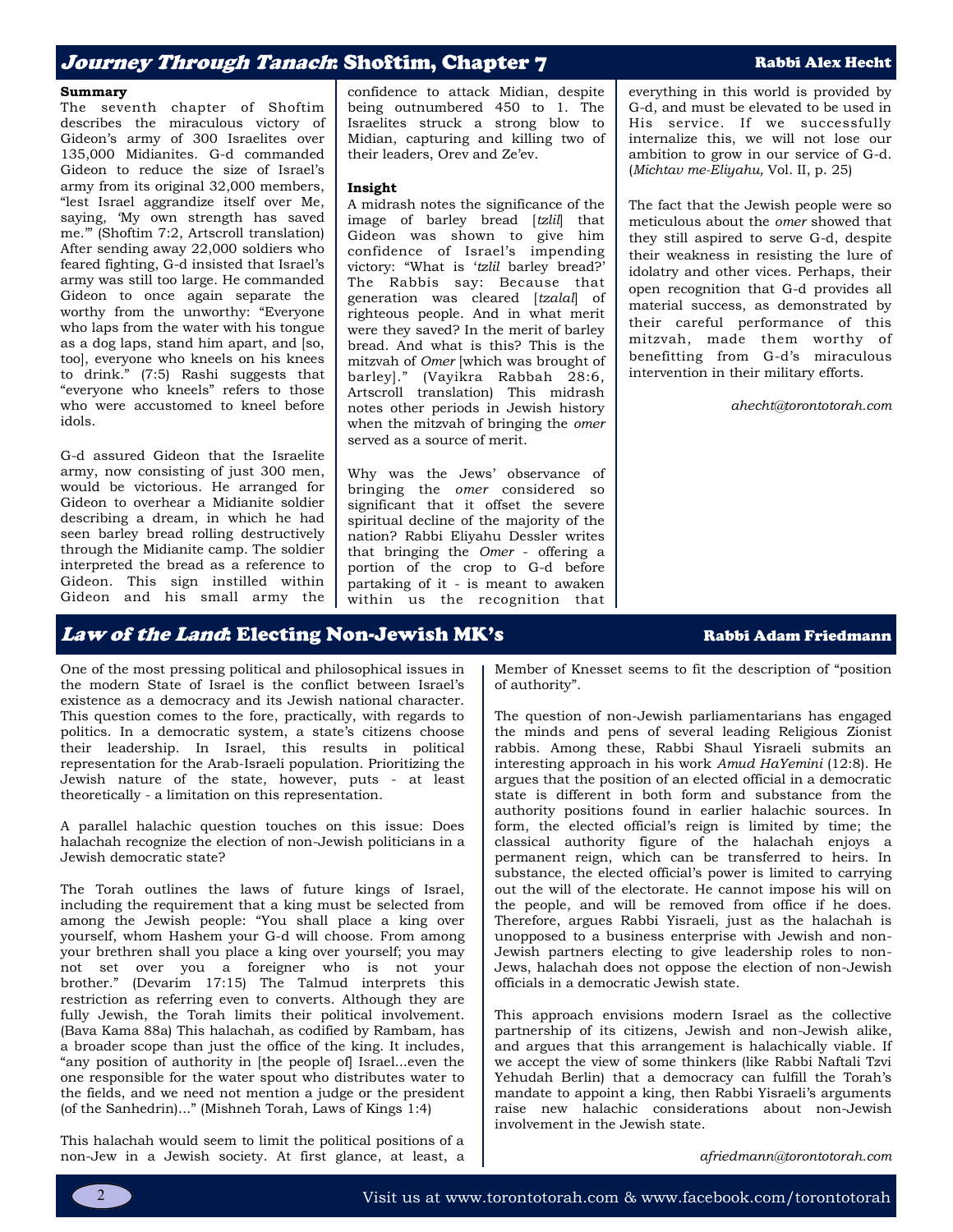### Biography

The Chazon Ish

Rabbi Mordechai Torczyner

On 11 Cheshvan 5639 (November 7, 1878), a son was born to Rabbi Shemaryahu Yosef Karelitz, Rabbi of Kosova, and his wife Rasha. They named him Avraham Yeshayah, but the world came to know him by the title of his halachic and talmudic magnum opus, *Chazon Ish*.

Rabbi Avraham Yeshayah Karelitz was taught by his father, primarily. He spent some time in the yeshiva in Brisk, but left after two years; accounts of why he left vary. Rabbi Karelitz devoted himself to energetic study in his youth. He wrote that he preferred to be silent, speaking only to convey a fully formed idea.

At the age of 27, Rabbi Karelitz married Basha. After the *shidduch* was arranged, it became clear that Basha's family had been less than forthright regarding their financial circumstances and Basha's age – she was significantly older than Rabbi Karelitz – and some of Rabbi Karelitz's family members wished to cancel the *shidduch*. Rabbi Karelitz insisted on going ahead, lest Basha be embarrassed.

Basha supported the couple by running a store in the various places where they lived. Rabbi Karelitz continued to grow in scholarship, and he was counseled by the great Rabbi Chaim Ozer Grodzinski. With the help of Rabbi Grodzinski and Rabbi Avraham Yitzchak Kook, Rabbi Karelitz moved to then-Palestine in 1933, settling in Bnei Brak.

Rabbi Karelitz did not hold any official rabbinic position in Bnei Brak, but by this time he was recognized as a leading scholar. Scholars from around the world approached him for advice, and he ruled on practical issues like use of greenhouses during shemitah, automated milking on Shabbat, and voting in Israeli elections. Israeli Prime Minister David Ben-Gurion met with Rabbi Karelitz regarding drafting women and yeshiva students, and his student Rabbi Chaim Yaakov Goldvicht formed the Hesder program, blending army service and yeshiva study, under his guidance.

This space is far too brief to sum up the life and impact of Rabbi Karelitz, who passed away in 1953 but whose life continues to influence the direction of the State of Israel. It would be worth reading the biographical *Pe'er haDor*, *Maaseh Ish*, and *HeHazon Ish*.

*torczyner@torontotorah.com*

# Torah and Translation The Honour of Torah and its Scholars Rabbi A. Y. Karelitz, Emunah uBitachon, Hashlamot 29 Translated by Rabbi Adam Friedmann

הם מן מצוות המעשיות, כמו מצות קימה, לפתוח ראשון, לא ישב במקומו, לא יסתור דבריו - הם יסוד בנפש, ראש וראשון בחובת הלבבות. כי הלא הכבוד הוא רגש הגדול מאחיו, ועל פיו משקל כל ערכי החיים. הכבוד בתלמיד חכם משמש להכנעה לחכמת התורה, לקבלת מלכותה קבלה רצויה, קבלה ענוגה ונעימה...

הנה דבריו מבוארים, שת " ח שעסקו בתורה שלא לשמה לא נגרע בזה ח"ו חשיבותו, והאומר עליו מאי אהנו לי ' רבנן בכלל מבזה ת " ח ובכלל אפיקורס. וכש " כ בת " ח העוסק בתורה לשמה. ובעל המוסר שמתנשא בלבו נגד ת"ח ומשפיל אותו בלבו, וכש " כ כשמשפיל אותו בפני אחרים, שהוא בכלל מבזה ת"ח, שדינו כאפיקורס ונכרת חלקו מארץ החיים, ומגלה פנים בתורה. שעל פי התורה להעמיד ברום המעלה במחשבה ובמעשה את הת"ח, שזהו כבוד התורה וכבודו יתברך...

ומה נורא הוא המראה, כי אנשים עטופים בטליתות של תלמידי חכמים ומקושטים באיצטלאות דרבנן, ומרצים למוסר וחסידות כל היום - והם המה מכת מבזי הת " ח, מכת מגלי פנים בתורה. ואם אמנם שוגגים הם, וכוונתם רצויה, אבל מה רב הוא ההפסד, ומה גדול ההרס בביהמ"ד.

Even though the mitzvot of respecting אם אמנם מצות כיבוד של חכמים ויראתם [Torah] scholars and revering them are among the action-based mitzvot, such as standing up [before a respected person] and [allowing him] to speak first, not sitting in his place, and not contradicting his words, the foundation [of these mitzvot] in the soul is first and foremost as a duty of the heart, for respect is an emotion that is greater than its fellows, and it gives weight to all values in life. The respect for Torah scholars serves to subdue one to the wisdom of the Torah, to accepting its sovereignty with a welcome acceptance, an acceptance of joy and pleasantness...

> And from his words [of Rabbi Chaim of Volozhin in Nefesh HaChaim 4:3] it is clear that the fact that a Torah scholar does not learn with proper motivation does not, G-d forbid, detract from his importance. And one who says regarding him, "How have the Sages benefited me [with their learning]" (see Sanhedrin 99b), is counted among 'those who belittle Torah scholars' and among the heretics. And all the more so regarding a Torah scholar who learns with proper motivation. A pious person who is arrogant regarding the Torah scholar in his heart, and belittles him in his heart, and all the more so in front of others, is counted among 'those who belittle Torah scholars', and he is judged like a heretic and is cut off from the land of the living, and he distorts the Torah. Because according to the Torah one should give pride of place in thought and action to the Torah scholar, since this constitutes honour of the Torah and honour of G-d...

> How awful is the sight, of people who shroud themselves in the cloaks of Torah scholars and adorn themselves with the clothing of the Rabbis, and hold forth on ethics and piety all day, and they are from the groups of 'belittlers of Torah scholars', from those who distort the Torah, and even if they do so accidentally and their intentions are desirable, nevertheless how horrible is the loss, and how terrible the destruction in the Beit Ha-Midrash.